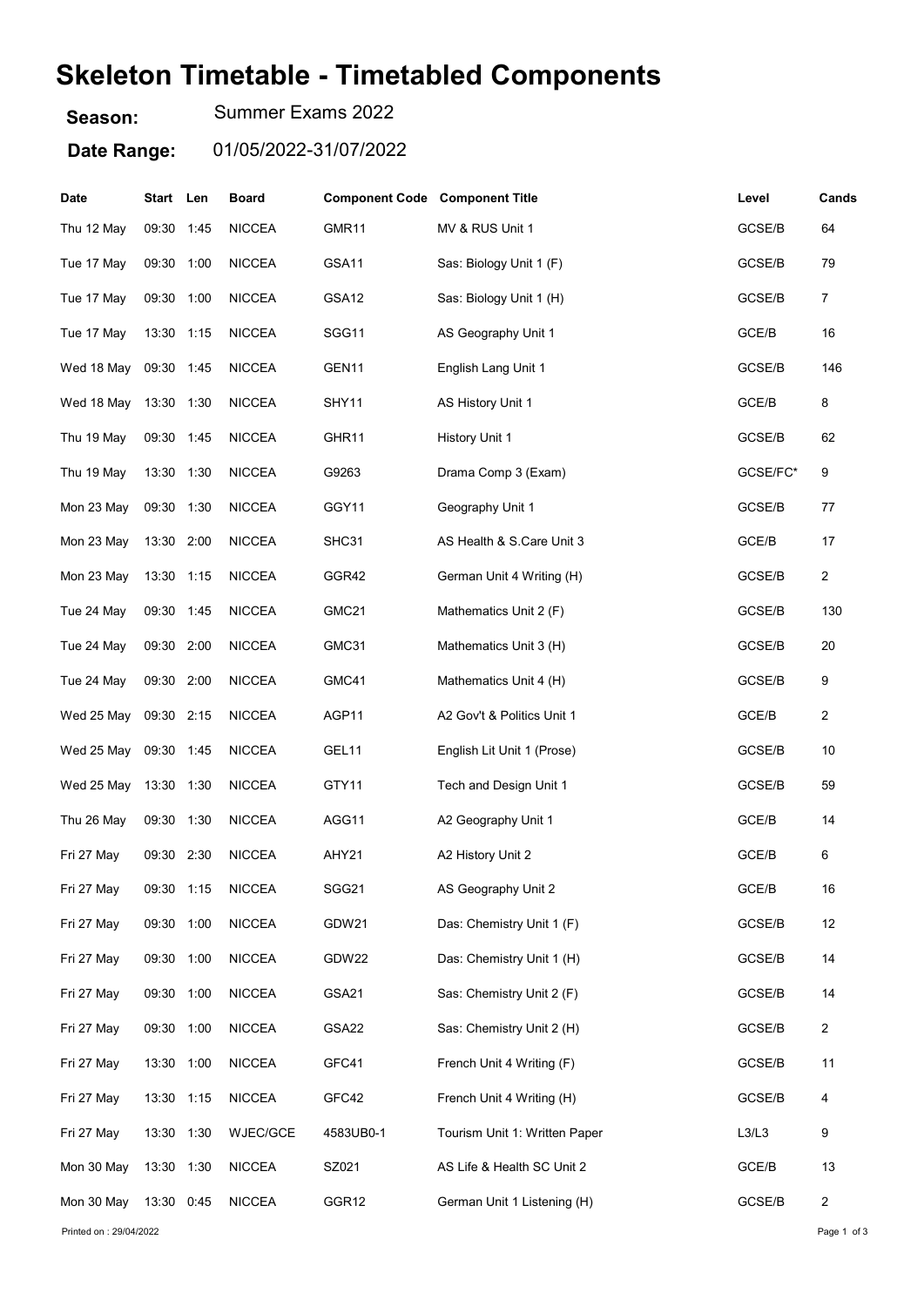## Season: Date Range: 01/05/2022-31/07/2022 Summer Exams 2022

| Date       | Start Len  |      | <b>Board</b>    | <b>Component Code Component Title</b> |                                          | Level  | Cands |
|------------|------------|------|-----------------|---------------------------------------|------------------------------------------|--------|-------|
| Tue 31 May | 13:30      | 2:00 | <b>NICCEA</b>   | AHC31                                 | A2 Health & S.Care Unit 3                | GCE/B  | 6     |
| Tue 31 May | 13:30 1:30 |      | <b>NICCEA</b>   | GBU11                                 | <b>Business Studies Unit 1</b>           | GCSE/B | 23    |
| Mon 06 Jun | 09:30 1:15 |      | <b>NICCEA</b>   | GCD11                                 | Child Development Unit 1                 | GCSE/B | 26    |
| Tue 07 Jun | 09:30 1:00 |      | <b>NICCEA</b>   | GDW31                                 | Das: Physics Unit 1 (F)                  | GCSE/B | 4     |
| Tue 07 Jun | 09:30 1:00 |      | <b>NICCEA</b>   | GSA31                                 | Sas: Physics Unit 3 (F)                  | GCSE/B | 9     |
| Tue 07 Jun | 09:30 1:00 |      | <b>NICCEA</b>   | GSA32                                 | Sas: Physics Unit 3 (H)                  | GCSE/B | 1     |
| Tue 07 Jun | 13:30 1:30 |      | <b>NICCEA</b>   | AGG21                                 | A2 Geography Unit 2                      | GCE/B  | 14    |
| Tue 07 Jun | 13:30 0:35 |      | <b>NICCEA</b>   | GFC11                                 | French Unit 1 Listening (F)              | GCSE/B | 12    |
| Tue 07 Jun | 13:30 0:45 |      | <b>NICCEA</b>   | GFC12                                 | French Unit 1 Listening (H)              | GCSE/B | 3     |
| Wed 08 Jun | 09:30 2:00 |      | <b>NICCEA</b>   | GEL21                                 | English Lit Unit 2 (Drama)               | GCSE/B | 8     |
| Wed 08 Jun | 09:30 1:30 |      | WJEC/GCE        | 4583UD0-1                             | Tourism Unit 3: Written Paper            | L3/L3  | 11    |
| Wed 08 Jun | 13:30      | 1:30 | <b>NICCEA</b>   | GGY21                                 | Geography Unit 2                         | GCSE/B | 25    |
| Thu 09 Jun | 09:30 1:30 |      | <b>NICCEA</b>   | GBU21                                 | <b>Business Studies Unit 2</b>           | GCSE/B | 23    |
| Thu 09 Jun | 13:30 1:30 |      | <b>NICCEA</b>   | SZ031                                 | AS Life & Health SC Unit 3               | GCE/B  | 13    |
| Thu 09 Jun | 13:30      | 2:00 | <b>NICCEA</b>   | GEL22                                 | English Lit Unit 2 (Poetry)              | GCSE/B | 8     |
| Thu 09 Jun | 13:30      | 3:00 | <b>WJEC/GCE</b> | A602U10-1                             | D & T Proddesign COMP1 D & T21ST Century | GCE/A  | 17    |
| Fri 10 Jun | 09:30 1:30 |      | <b>NICCEA</b>   | SPB31                                 | AS P.B.Services Unit 3                   | GCE/B  | 23    |
| Fri 10 Jun | 09:30      | 1:45 | <b>NICCEA</b>   | GEN41                                 | English Lang Unit 4                      | GCSE/B | 98    |
| Mon 13 Jun | 09:30      | 1:00 | <b>NICCEA</b>   | GMC61                                 | Mathematics Unit 6 Non-Calc (F)          | GCSE/B | 78    |
| Mon 13 Jun | 09:30 1:15 |      | <b>NICCEA</b>   | GMC71                                 | Mathematics Unit 7 Non-Calc (H)          | GCSE/B | 19    |
| Mon 13 Jun | 09:30 1:15 |      | <b>NICCEA</b>   | GMC81                                 | Mathematics Unit 8 Non-Calc (H)          | GCSE/B | 2     |
| Mon 13 Jun | 10:45 1:00 |      | <b>NICCEA</b>   | GMC62                                 | Mathematics Unit 6 Calc (F)              | GCSE/B | 78    |
| Mon 13 Jun | 11:00 1:15 |      | <b>NICCEA</b>   | GMC72                                 | Mathematics Unit 7 Calc (H)              | GCSE/B | 19    |
| Mon 13 Jun | 11:00 1:15 |      | <b>NICCEA</b>   | GMC82                                 | Mathematics Unit 8 Calc (H)              | GCSE/B | 2     |
| Mon 13 Jun | 13:30 1:45 |      | <b>NICCEA</b>   | AZ021                                 | A2 Life & Health SC Unit 2               | GCE/B  | 7     |
| Mon 13 Jun | 13:30 1:00 |      | <b>NICCEA</b>   | GGR32                                 | German Unit 3 Reading (H)                | GCSE/B | 2     |
| Tue 14 Jun | 13:30 2:00 |      | <b>NICCEA</b>   | APB11                                 | A2 P.B.Services Unit 1                   | GCE/B  | 13    |
| Tue 14 Jun | 13:30 1:15 |      | <b>NICCEA</b>   | GCD21                                 | Child Development Unit 2                 | GCSE/B | 25    |
| Wed 15 Jun | 09:30 1:15 |      | <b>NICCEA</b>   | GDW41                                 | Das: Biology Unit 2 (F)                  | GCSE/B | 16    |